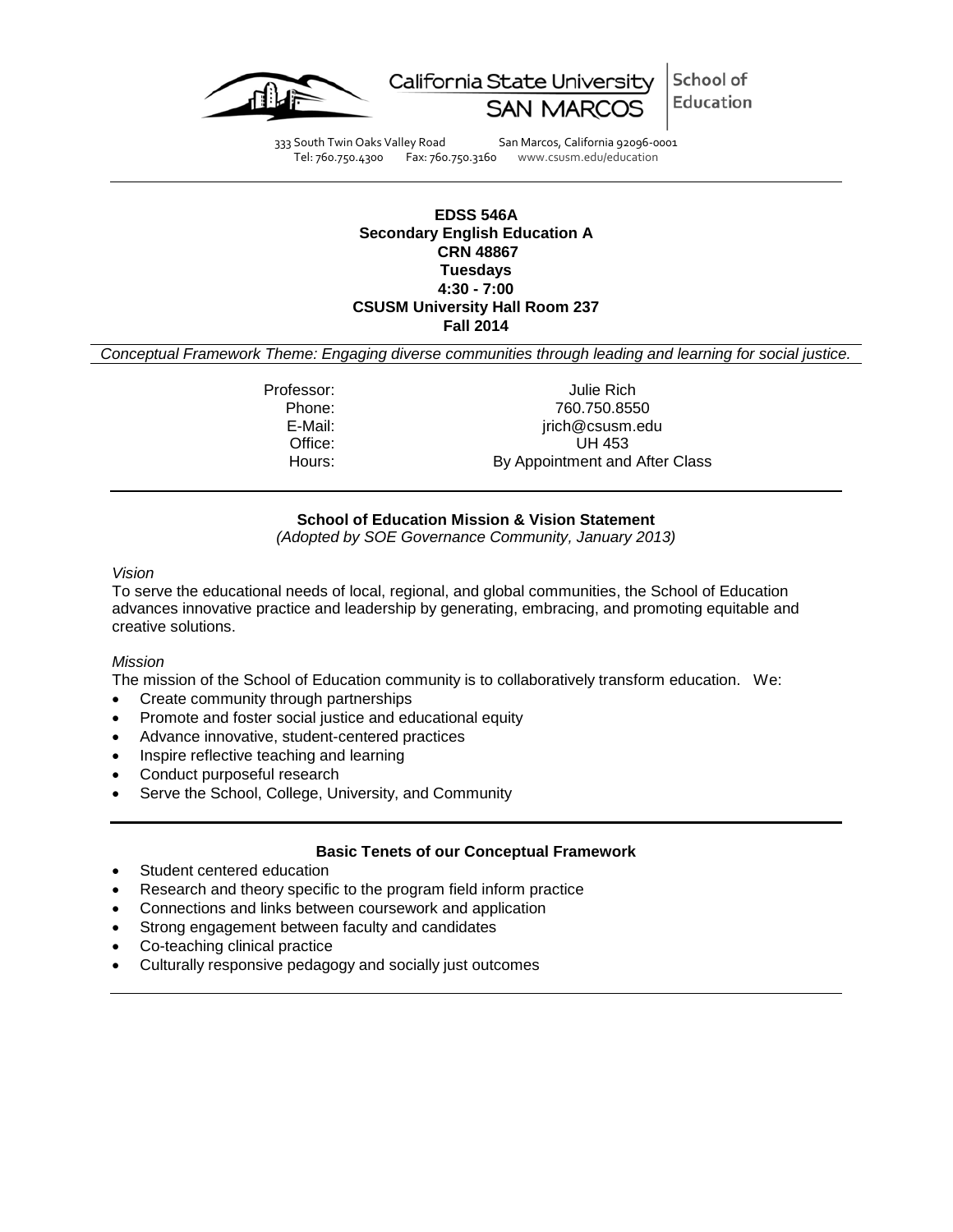| <b>Table of Contents</b>                                             |  |
|----------------------------------------------------------------------|--|
|                                                                      |  |
|                                                                      |  |
|                                                                      |  |
|                                                                      |  |
|                                                                      |  |
|                                                                      |  |
|                                                                      |  |
|                                                                      |  |
|                                                                      |  |
|                                                                      |  |
|                                                                      |  |
|                                                                      |  |
|                                                                      |  |
|                                                                      |  |
|                                                                      |  |
|                                                                      |  |
|                                                                      |  |
|                                                                      |  |
|                                                                      |  |
|                                                                      |  |
| EDSS 546A SECONDARY ENGLISH METHODS Course Assignment Descriptions 6 |  |
|                                                                      |  |
|                                                                      |  |
|                                                                      |  |
|                                                                      |  |

# **COURSE DETAILS**

#### **Course Description**

<span id="page-1-1"></span><span id="page-1-0"></span>Focuses on developing an understanding of theory, methodology, and assessment of English in integrated and inclusive secondary classrooms: Part A.

Rich: In this course, students will explore theories and strategies for teaching all facets of language arts: speaking, listening, reading, writing, thinking, viewing and collaborating (although these are artificial separations), paying particular attention to scaffolding student learning for access and success. Students will be required to apply their learning in related assignments and clinical practice experiences during teaching and/or observations.

#### **Course Prerequisites**

<span id="page-1-2"></span>Admission to the Single Subject Program, EDUC 350, EDUC 364, & EDUC 422

#### **Course Objectives**

<span id="page-1-3"></span>EDSS 546A (2 units) Secondary English Education A focuses on developing an understanding of theory, methodology and assessment of English in integrated and inclusive secondary classrooms; Part A. *This course is aligned with California's SB 2042 Standards.* 

During courses EDSS 546A and EDSS 546B using interrelated activities in program coursework and fieldwork, candidates learn specific teaching strategies that are effective in supporting them to deliver a comprehensive program of systematic instruction of English, as defined by the California Reading/Language Arts Framework, 2007 and California State Program Standards: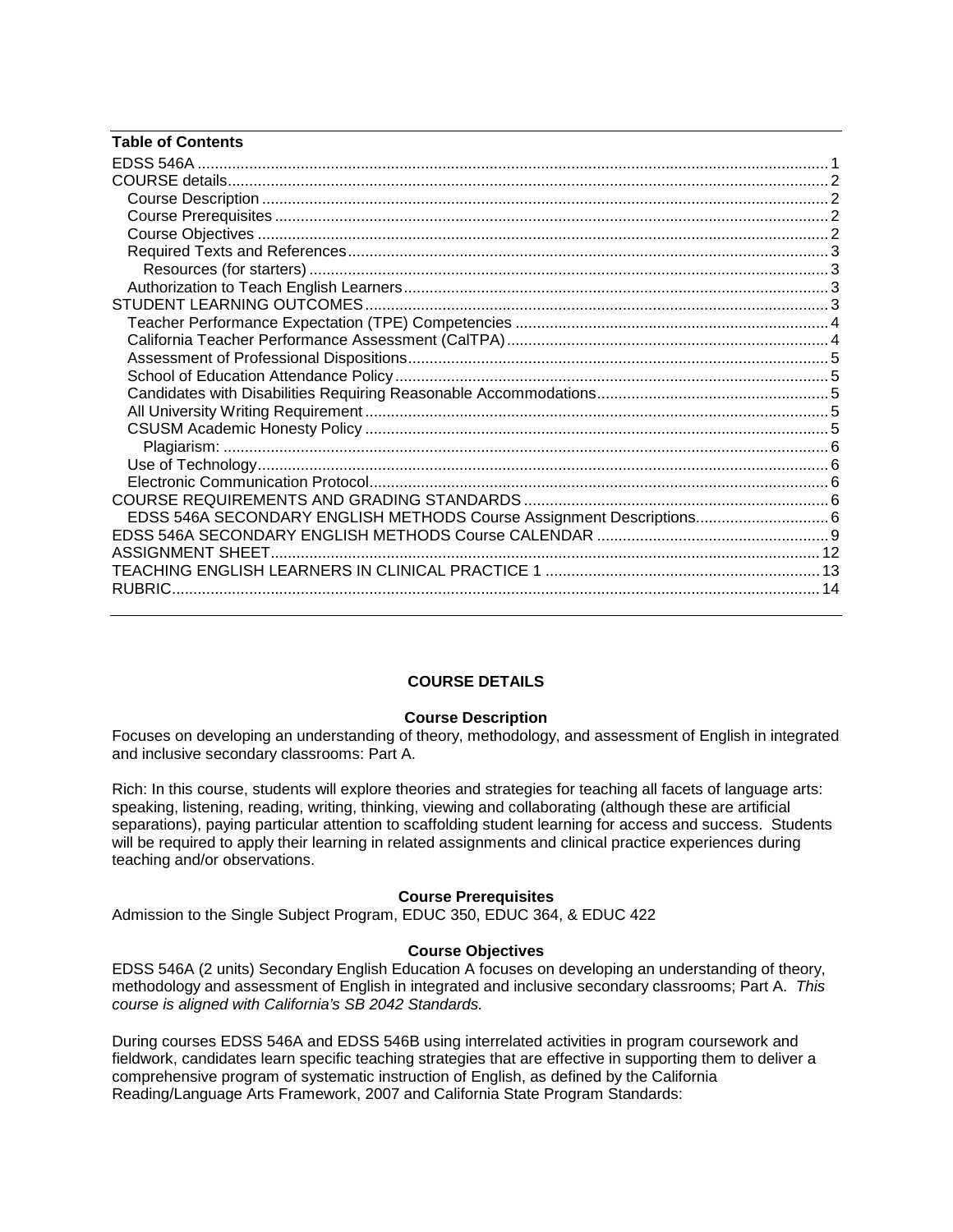1. Connect reading, writing, and oral language processes in an integrated fashion.

Teacher candidates in English understand, plan, design, and implement instruction that includes the following:

Word analysis, fluency, and systematic vocabulary development, as evidenced by the use of phonological, morphological, and derivational systems of orthographic development.

- 2. Reading comprehension, including promoting students' ability to access grade-level texts of increasing depth and complexity and activate background knowledge, make connections, synthesize information, and evaluate texts.
- 3. Purposes and characteristics of the major genres of literature.
- 4. Literary response and analysis and critique of texts and media for point of view, bias, power, validity, truthfulness, persuasive techniques, and appeal to both friendly and critical audiences.
- 5. Writing instruction (inclusive of the writing process) on conventions, domains (i.e. response to literature, informational, persuasive, and technical), research, and applications that allow students to produce complex texts.
- 6. Academic language development emphasizing discourse that leads to the production of complex texts.
- 7. Incorporation of technology into language arts as a tool for conducting research.
- 8. Strategies and systematic guidance so that students select texts for reinforcement of independent reading habits.
- 9. Opportunities for listening and speaking, including comprehension, organization and delivery of oral communication, and analysis and evaluation of oral and media communications.
- 10. Instruction in speaking applications including grade-level genres and their characteristics.
- 11. Assess student progress both formally and informally to inform and plan instruction that advances the learning of all students

# **Required Texts and References**

- <span id="page-2-0"></span>Burke, Jim. *The English Teacher's Companion.*, 4<sup>th</sup> edition. Portsmouth: Boynton/Cook, 1999.
- California's Common Core Standards for English Language Arts and Literacy in History/Social Studies, Science and Technical Subjects. **<http://www.cde.ca.gov/re/cc/>**
- **California Content Standards: <http://www.cde.ca.gov/be/st/ss/documents/elacontentstnds.pdf>**

# <span id="page-2-1"></span>**Resources (for starters)**

- Read write think: sponsored by the International Reading Association and National Council of Teachers of English <http://www.readwritethink.org/>
- National Council of Teachers of English: [www.ncte.org](http://www.ncte.org/)

#### **Authorization to Teach English Learners**

<span id="page-2-2"></span>This credential program has been specifically designed to prepare teachers for the diversity of languages often encountered in California public school classrooms. The authorization to teach English learners is met through the infusion of content and experiences within the credential program, as well as additional coursework. Candidates successfully completing this program receive a credential with authorization to teach English learners. *(Approved by CCTC in SB 2042 Program Standards, August 02*

# **STUDENT LEARNING OUTCOMES**

<span id="page-2-4"></span><span id="page-2-3"></span>Teacher Candidates will be required to complete a Teaching Performance Assessment, show proof of Teacher Performance Expectations and complete critical assessment tasks- specific assignments for this course. It is the teacher candidates responsibility to understand expectations and complete assignments by stated due dates.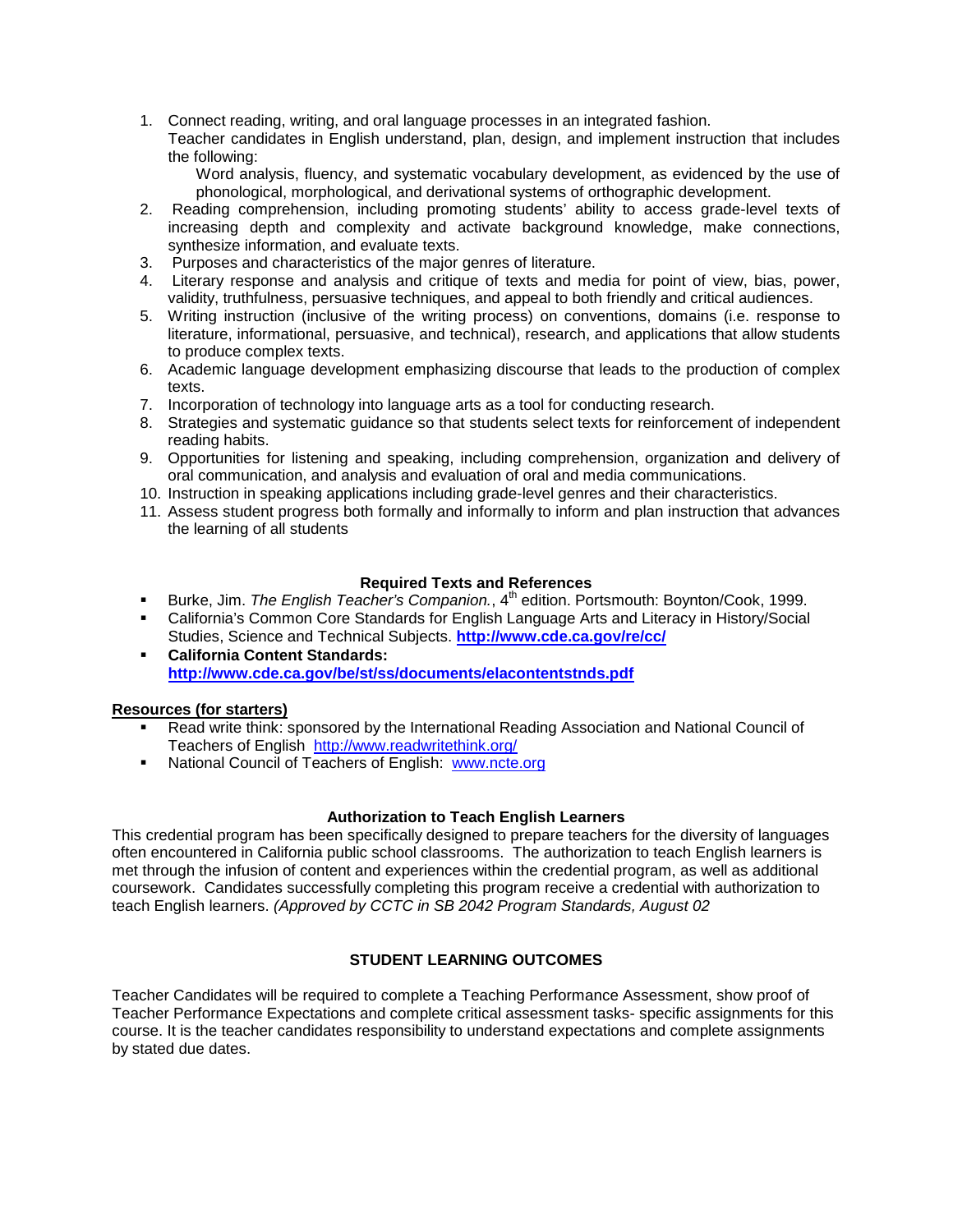#### **Teacher Performance Expectation (TPE) Competencies**

This course is designed to help teachers seeking the Single Subject Credential to develop the skills, knowledge, and attitudes necessary to assist schools and districts in implementing an effective program for all students in the area of English/Language Arts. The successful candidate must be able to demonstrate their understanding and ability to apply each of the TPE's, that is, merge theory and practice in order to realize a comprehensive and extensive educational program for all students. This course will emphasize the following TPEs:

• **TPE 1B - Subject-Specific Pedagogical Skills for Single Subject Teaching Assignments** *Understands and uses the state-adopted academic content standards Develops planning instruction that addresses the standards Consistently demonstrates the ability to teach to the standards*

# • **TPE 4 - Making Content Accessible**

*States in every lesson plan the State standards Uses activities and materials that support stated objectives Uses multiple ways to reinforce the content of the standard Follows a logical, sequence of instruction in the lesson plan*

#### • **TPE 5 - Student Engagement**

*Ensures students understand the objective of the lesson Actively involves students with the lesson Uses a variety of strategies to involve the students and increase their understanding of the lessons objectives*

• **TPE 6c - Developmentally Appropriate Practices in Grades 9 -12** *Understanding important characteristics of the learners Designing instructional activities Providing developmentally appropriate educational experiences*

#### • **TPE 9 - Instructional Planning**

*Establishing academic learning goals Connecting academic content to the students backgrounds, needs, and abilities Selecting strategies/activities/materials/resources*

• **TPE 10 - Instructional Time** *Appropriately allocates instructional time to maximize student achievement Effectively and efficiently maximizes instructional time through management based on reflection and consultation Adjusts the use of instruction time to optimize learning opportunities*

#### **California Teacher Performance Assessment (CalTPA)**

<span id="page-3-0"></span>Beginning July 1, 2008 all California credential candidates must successfully complete a state-approved system of teacher performance assessment (TPA), to be embedded in the credential program of preparation. At CSUSM this assessment system is called the CalTPA or the TPA for short.

To assist your successful completion of the TPA, a series of informational seminars are offered over the course of the program. TPA related questions and logistical concerns are to be addressed during the seminars. Your attendance to TPA seminars will greatly contribute to your success on the assessment.

Additionally, SoE classes use common pedagogical language, lesson plans (lesson designs), and unit plans (unit designs) in order to support and ensure your success on the TPA and more importantly in your credential program.

The CalTPA Candidate Handbook, TPA seminar schedule, and other TPA support materials can be found on the SoE website: <http://www.csusm.edu/education/CalTPA/ProgramMaterialsTPA.html>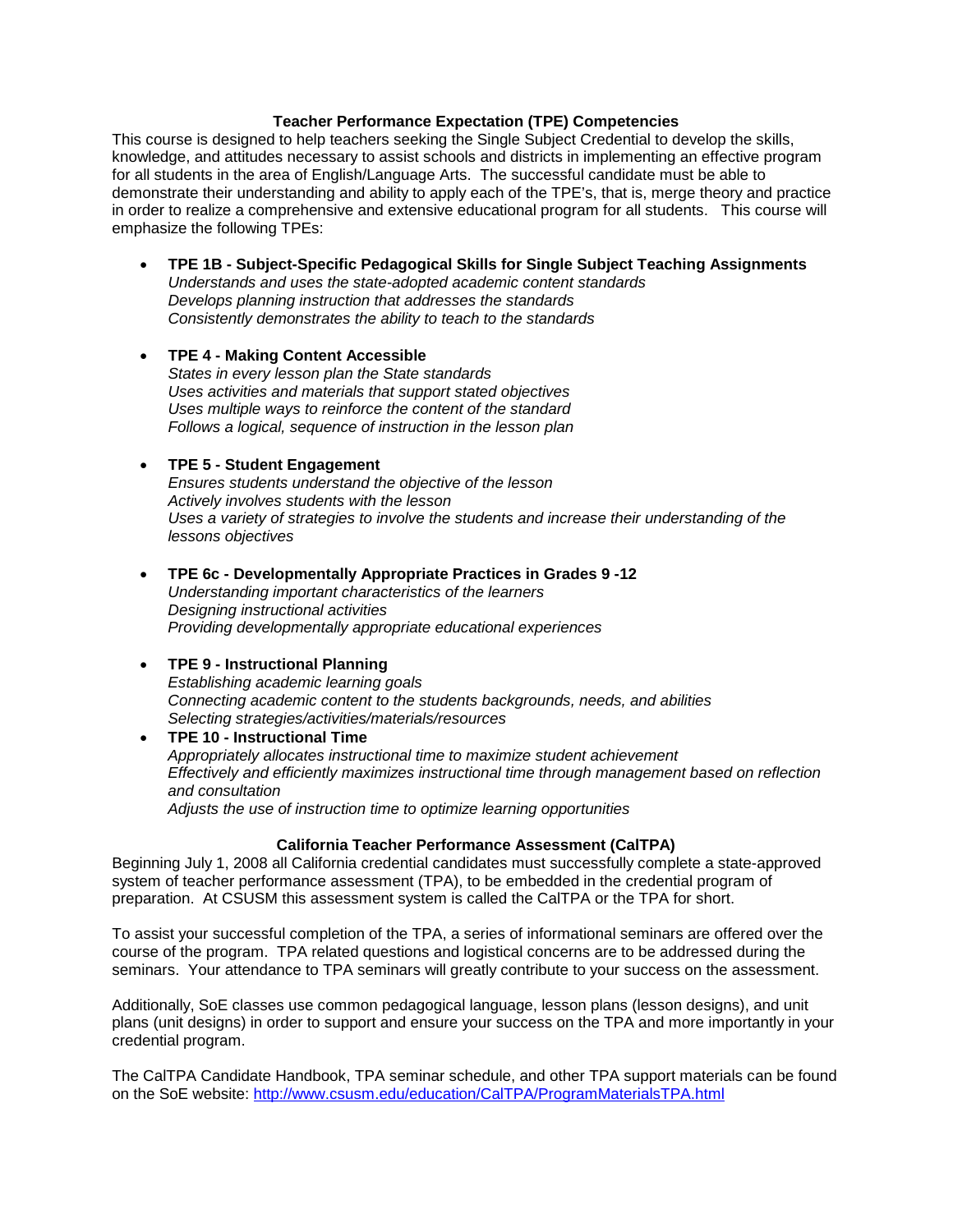Task 1: Principles of Context-Specific and Developmentally Appropriate Pedagogy

- Case Study 1: Developmentally appropriate pedagogy
- Case Study 2: Assessment practices
- Case Study 3: Adaptation of content-specific pedagogy for English Learners, and
- Case Study 4: Adaptation of content-specific pedagogy for students with special needs.

### **Assessment of Professional Dispositions**

<span id="page-4-0"></span>Assessing a candidate's dispositions within a professional preparation program is recognition that teaching and working with learners of all ages requires not only specific content knowledge and pedagogical skills, but positive attitudes about multiple dimensions of the profession. The School of Education has identified six dispositions – social justice and equity, collaboration, critical thinking, professional ethics, reflective teaching and learning, and life-long learning—and developed an assessment rubric. For each dispositional element, there are three levels of performance – *does not meet, approaching, meets*. The description and rubric for the three levels of performance offer measurable behaviors and examples.

The assessment is designed to provide candidates with ongoing feedback for their growth in professional dispositions and includes a self-assessment by the candidate. The dispositions and rubric are presented, explained and assessed in one or more designated courses in each program as well as in clinical practice. Based upon assessment feedback candidates will compose a reflection that becomes part of the candidate's Teaching Performance Expectation portfolio.

# **School of Education Attendance Policy**

<span id="page-4-1"></span>Due to the dynamic and interactive nature of courses in the School of Education, all candidates are expected to attend all classes and participate actively. At a minimum, candidates must attend more than 80% of class time, or s/he may not receive a passing grade for the course at the discretion of the instructor. Individual instructors may adopt more stringent attendance requirements. Should the student have extenuating circumstances, s/he should contact the instructor as soon as possible. *Notification of an absence does not constitute an excuse. (Adopted by the COE Governance Community, December, 1997).*

#### **Candidates with Disabilities Requiring Reasonable Accommodations**

<span id="page-4-2"></span>Candidates with disabilities who require reasonable accommodations must be approved for services by providing appropriate and recent documentation to the Office of Disable Student Services (DSS). This office is located in Craven Hall 4300, and can be contacted by phone at (760) 750-4905, or TTY (760) 750-4909. Candidates authorized by DSS to receive reasonable accommodations should meet with their instructor during office hours or, in order to ensure confidentiality, in a more private setting.

#### **All University Writing Requirement**

<span id="page-4-3"></span>The writing requirement of 2500 words will be met through research responses and notes, teacher interview, strategy matrix, lesson plans and unit plan.

#### **CSUSM Academic Honesty Policy**

<span id="page-4-4"></span>"Candidates will be expected to adhere to standards of academic honesty and integrity, as outlined in the Student Academic Honesty Policy. All written work and oral presentation assignments must be original work. All ideas/materials that are borrowed from other sources must have appropriate references to the original sources. Any quoted material should give credit to the source and be punctuated with quotation marks.

Candidates are responsible for honest completion of their work including examinations. There will be no tolerance for infractions. If you believe there has been an infraction by someone in the class, please bring it to the instructor's attention. The instructor reserves the right to discipline any student for academic dishonesty in accordance with the general rules and regulations of the university. Disciplinary action may include the lowering of grades and/or the assignment of a failing grade for an exam, assignment, or the class as a whole."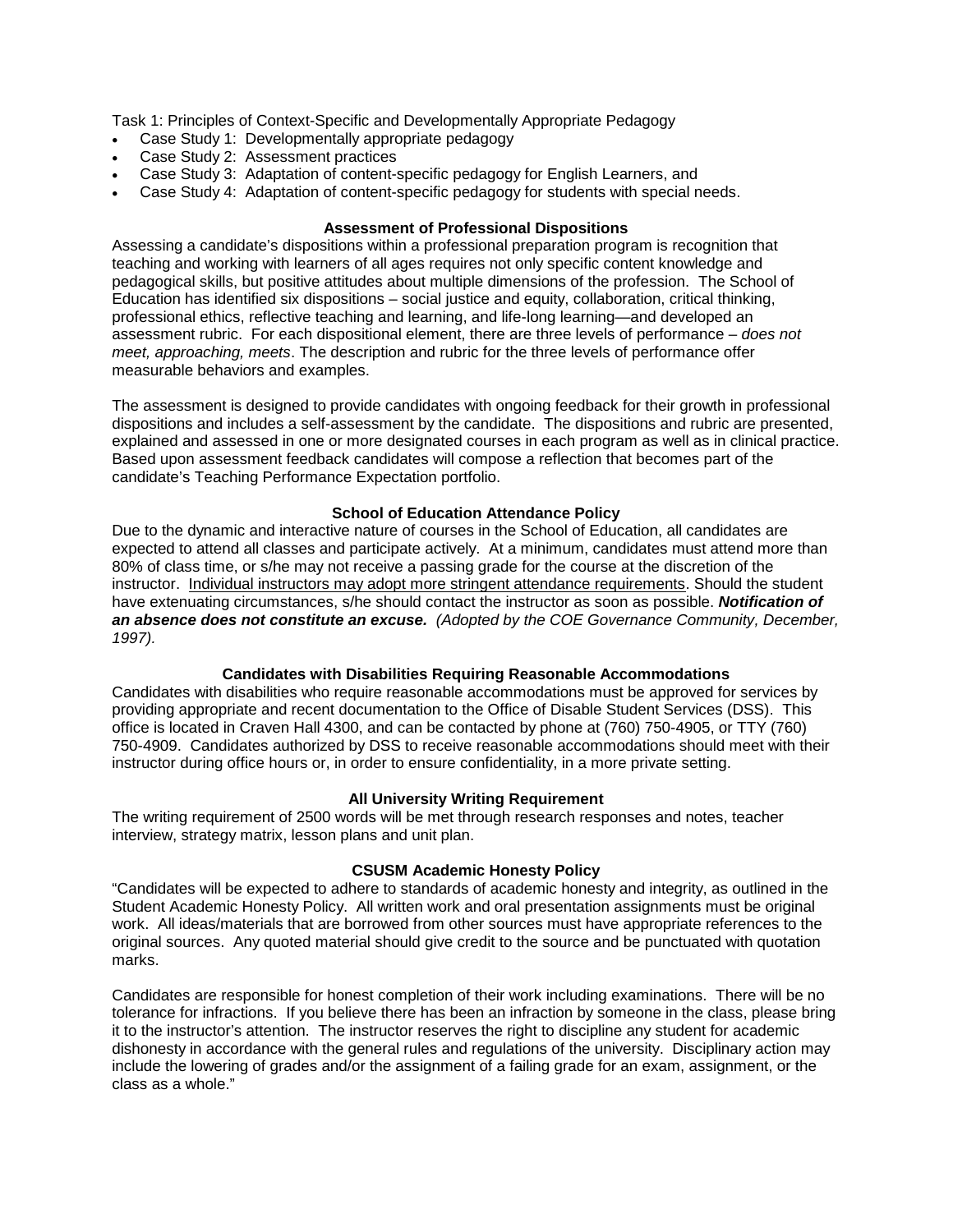Incidents of Academic Dishonesty will be reported to the Dean of Students. Sanctions at the University level may include suspension or expulsion from the University.

### <span id="page-5-0"></span>**Plagiarism:**

As an educator, it is expected that each student will do his/her own work, and contribute equally to group projects and processes. Plagiarism or cheating is unacceptable under any circumstances. If you are in doubt about whether your work is paraphrased or plagiarized see the Plagiarism Prevention for Students website [http://library.csusm.edu/plagiarism/index.html.](http://library.csusm.edu/plagiarism/index.html) If there are questions about academic honesty, please consult the University catalog.

### **Use of Technology**

<span id="page-5-1"></span>Candidates are expected to demonstrate competency in the use of various forms of technology (i.e. word processing, electronic mail, Moodle, use of the Internet, and/or multimedia presentations). Specific requirements for course assignments with regard to technology are at the discretion of the instructor. Keep a digital copy of all assignments for use in your teaching portfolio.

# **Electronic Communication Protocol**

<span id="page-5-2"></span>Electronic correspondence is a part of your professional interactions. If you need to contact the instructor, e-mail is often the easiest way to do so. It is my intention to respond to all received e-mails in a timely manner. Please be reminded that e-mail and on-line discussions are a very specific form of communication, with their own nuances and etiquette. For instance, electronic messages sent in all upper case (or lower case) letters, major typos, or slang, often communicate more than the sender originally intended. With that said, please be mindful of all e-mail and on-line discussion messages you send to your colleagues, to faculty members in the School of Education, or to persons within the greater educational community. All electronic messages should be crafted with professionalism and care. Things to consider:

- Would I say in person what this electronic message specifically says?
- How could this message be misconstrued?
- Does this message represent my highest self?
- Am I sending this electronic message to avoid a face-to-face conversation?

In addition, if there is ever a concern with an electronic message sent to you, please talk with the author in person in order to correct any confusion.

# **COURSE REQUIREMENTS AND GRADING STANDARDS**

<span id="page-5-3"></span>Teacher education is a professional preparation program. It is expected that teacher candidates will come to class prepared to discuss the readings, submit required assignments, and participate in class activities. Teacher candidates are expected to adhere to academic honesty and integrity, standards of dependability, confidentiality and writing achievement. Because it is important for teachers to be able to effectively communicate their ideas to students, parents, colleagues, and administrators, writing that is original, clear and error-free is a priority for the School of Education. Points will be deducted if assignments are submitted late. *Half credit for any late assignments turned in within one week of the original due date. No assignments will be accepted after one week.*

It is expected that work will be turned in on time. Please discuss individual issues with the instructor.

### <span id="page-5-4"></span>**EDSS 546A SECONDARY ENGLISH METHODS Course Assignment Descriptions I. Concepts and Essential Questions**

#### **Know your students**

How will you get to know your students?

How will this knowledge enhance your teaching and your students' learning? How will you apply and implement this knowledge into your curriculum and your pedagogy? What place does knowledge of your students have in the scaffolding of learning? How and why will you form relationships and communication lines with parents?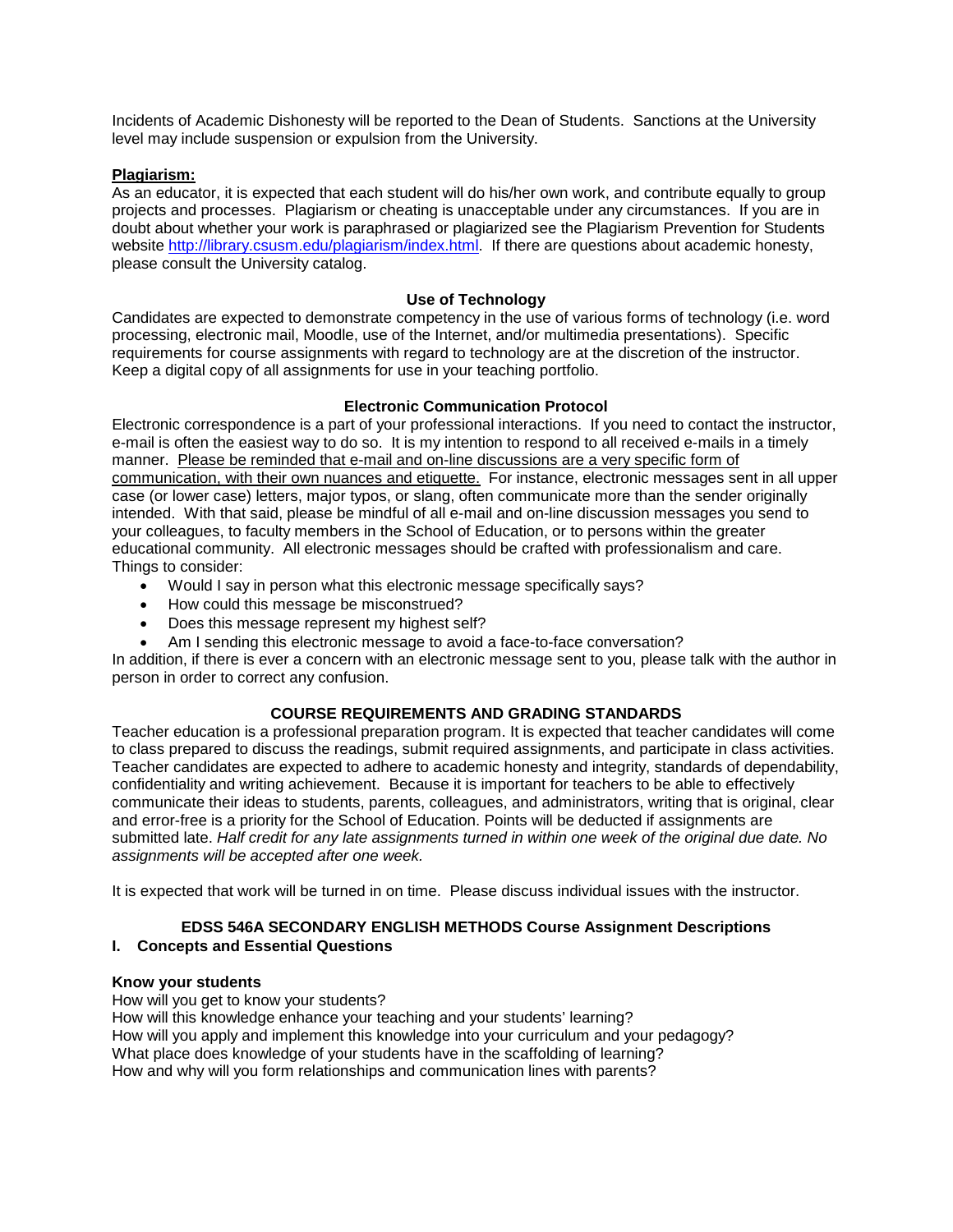# **Organization and management**

What is the effect of your planning and organization on your students' learning? How will you manage the paper load and provide appropriate and helpful feedback for 175+ students? What role will students play in your organizational and management plan? How will you organize yourself so that you have a life outside your classroom?

### **Academic components of the English classroom**

What is the place of vocabulary in your English classroom? What is the place of grammar in your English classroom? What effective, research-based approaches will you use for developing your students' writing proficiency? How will you teach students to be independent, critical readers and 'comprehenders'? How will you know students understand and are progressing? How will you model the [real life power] of lifelong reading, a well-developed vocabulary, and strong writing skills?

# **Critical thinking**

What is the role of inquiry in your English curriculum? How will you use questioning to scaffold understanding and encourage your students' critical thinking? How do conversation and writing help your students to think?

# **Social justice in your English classroom**

What does an effective learning environment in your classroom look like, feel like? How will you develop a community of learners that is inclusive? How will you teach respect through your actions and through your curriculum? How will you ensure that your classroom is student-centered? What place and effect will gender, race, and culture have on learning in your English classroom?

# **Transforming the English classroom for the 21st century**

How will you engage in professional conversations and discussions with colleagues, administrators, and policy makers to effect change in the curriculum?

What expectations do you have for all of your students to become proficient readers and writers as requisites for navigating the 21<sup>st</sup> Century?

# **2. Assignments (in brief)**

- **Research Responses and notes (150 points possible: 30, 30, 30, 60)**: In order to have effective discussions within our classroom, you will be asked to come to class prepared with the readings, notes and surveys for the week. You will hand in research responses and notes in the format assigned on the syllabus.
- **Semester Curriculum Calendar/overview, Unit Calendar/overview (300 points possible): Part I.** Each student will be responsible for creating a curriculum calendar/overview for the class they are teaching in Clinical Practice I. This calendar/overview will be created using Understanding by Design methodology, the CA content and common core Standards, ELD standards, textbooks and other supplemental material. You may use a graphic organizer (calendar type) or write a one-page narrative overview.

**Part II.** You will also include a calendar/overview of the unit (1-2 weeks) for which you have primary responsibility for planning and teaching. This calendar/overview will be created using Understanding by Design methodology, the CA content and common core Standards, ELD standards textbooks and other supplemental material. You may use a graphic organizer (calendar type) or write a one-page narrative overview.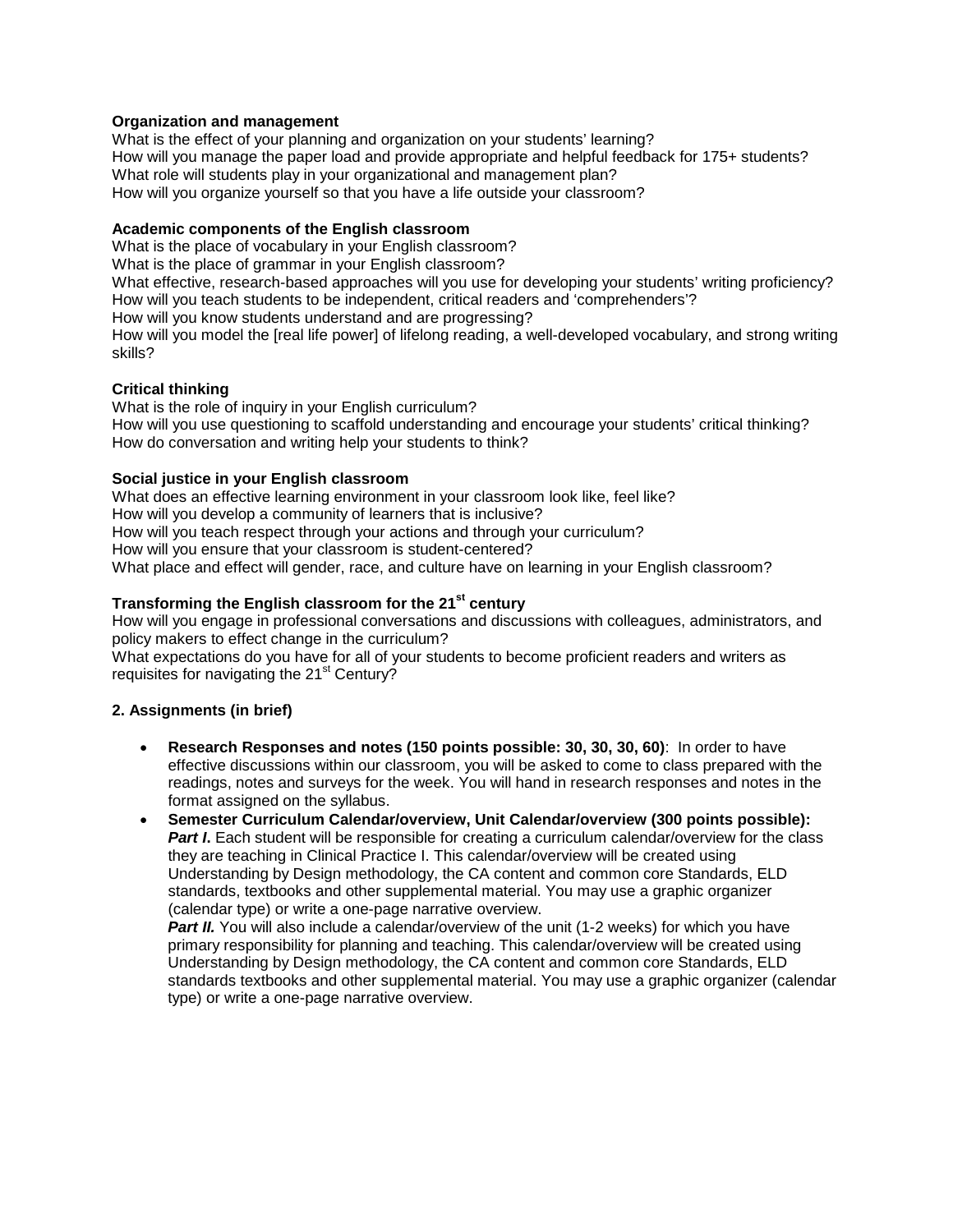- **Teaching English Learners in Clinical Practice I**: **Lesson Design, Implementation and Reflection. (300 points)** In this assignment, you will design a content lesson that is based on a Common core standard and CA Content standard and is differentiated for English Learners so as to ensure that your English Learner students have access to the core curriculum. You will also need to include an ELD standard in your lesson plan. You will implement the lesson and reflect upon your teaching. It is not a requirement, but I would suggest that you ask your cooperating teacher to observe you teaching this lesson and use the guide questions in the analysis and reflection to help you reflect on this lesson.
- <span id="page-7-0"></span>• **Thoughtful participation (assessed partially by Professional Dispositions 250 points):**  Being a teacher involves more than planning lessons and delivering instruction. You must be able to articulate the reasons behind your curricular decisions, to advocate for students, and to defend policies about which you feel strongly. Engaging in professional conversations with parents, administrators, other teachers, and the public is imperative for teachers today. To that end, we expect that each student will participate actively and thoughtfully in each class session.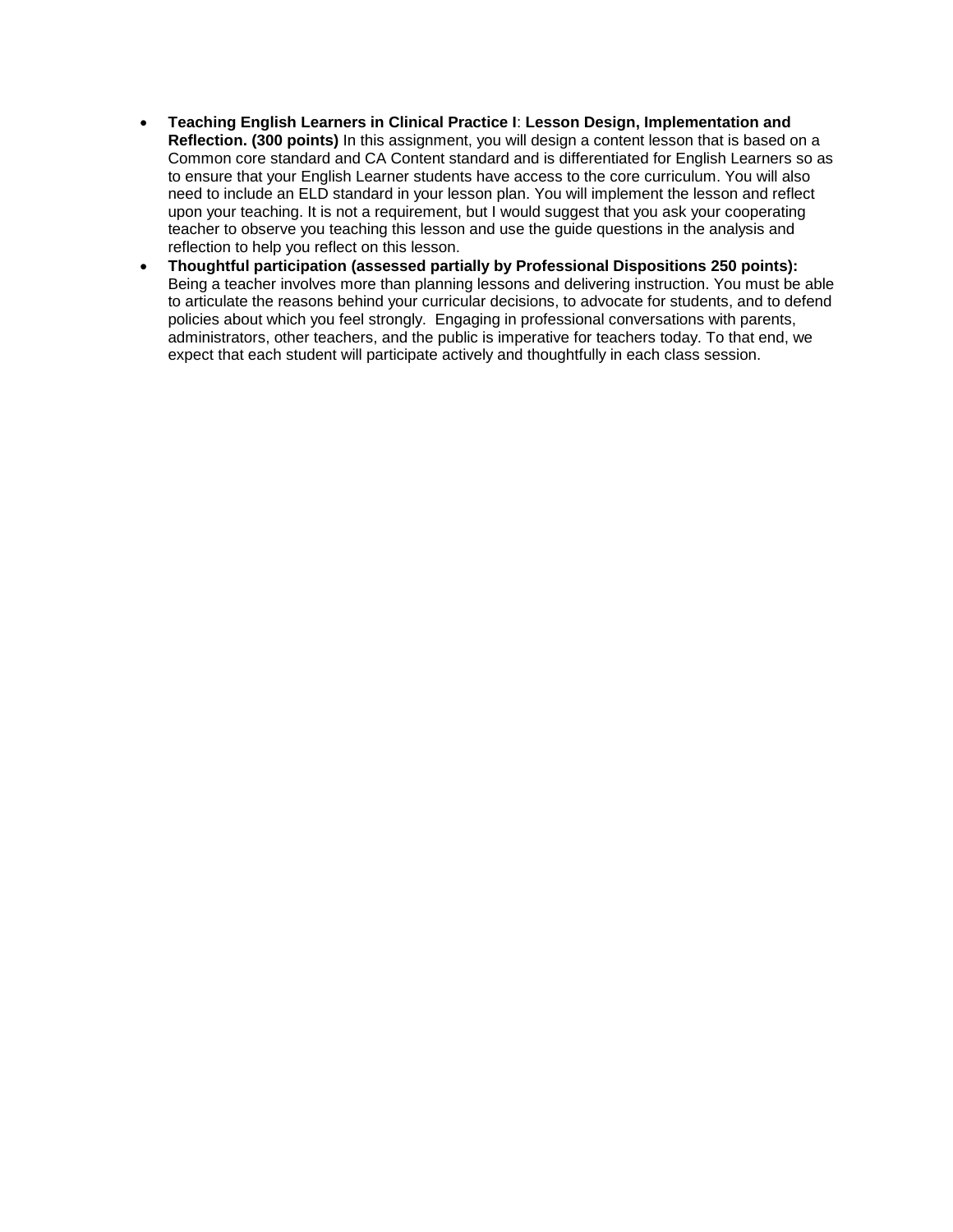# **EDSS 546A SECONDARY ENGLISH METHODS COURSE CALENDAR**

Although this schedule is carefully planned, the instructors reserve the right to make changes based on unforeseen circumstances and teachable moments.

| <b>Date</b>                                                                                           | <b>Topic</b>                                                                                                                                                                                                                                                                                             | <b>Your Responsibilities</b>                                                                                                                                                                                                                                                                                                                                                                                                       |
|-------------------------------------------------------------------------------------------------------|----------------------------------------------------------------------------------------------------------------------------------------------------------------------------------------------------------------------------------------------------------------------------------------------------------|------------------------------------------------------------------------------------------------------------------------------------------------------------------------------------------------------------------------------------------------------------------------------------------------------------------------------------------------------------------------------------------------------------------------------------|
| 9/09<br>Session 1<br><b>Joint Session</b><br>with Social<br>Science<br>Methods                        | Introductions;<br>What is effective teaching?<br>What is Humanities and why do we care?<br>Interdisciplinary teaching:<br>Why and how, is it beneficial?<br>The CCSS Connections                                                                                                                         | Come prepared to learn, participate<br>and share! ;} UH 237                                                                                                                                                                                                                                                                                                                                                                        |
| 9/16<br>Session 2 & 3<br>What is English<br>and why teach it<br>every year?                           | Introductions, Community<br>building<br>Meeting Jim Burke--Advance organizer<br>Syllabus review<br>Delivery of instruction<br>Learning styles: Bloom, Gardner, Piaget, VAK,<br>Quantum Teaching and learning, ZPD<br>Note: ALA Banned Books Week Sept 21-27<br>http://www.ala.org/bbooks/bannedbooksweek | <b>HF:</b> Look at the front covers –CCR<br><b>Anchor Standards</b><br><b>Bring:</b> The English Teacher's<br>Companion<br>To Discuss: what areas do you<br>want to cover, have questions<br>about, need more information<br>about?                                                                                                                                                                                                |
| s9/30<br>Session 2 & 3<br>What will I teach<br>and how?<br>CA content<br>standards for<br>ELA and ELD | <b>Unpacking the Standards</b><br>Delivery of Instruction<br>Questioning<br>Instructional vocabulary-explicit teaching<br>Language: what does it mean to you? Today?<br>The Skills Stuff: Spelling, academic<br>vocabulary(content terms), general vocabulary,<br>word origins and analysis              | HF: Bring the academic unit<br>plan for the semester; a lesson<br>plan from your current placement<br><b>Review: ELA content standards</b><br>Review: Chapter 7, Burke;<br>Discuss with your CT- "What is<br>your philosophy about vocabulary,<br>grammar and spelling: how are<br>these topics addressed in your<br>classroom?" Take notes and bring<br>to class (RR #1)<br>Begin building your academic plan<br>- parts I and II |
| 10/14<br>Session 4<br>Teaching<br>Reading<br>Add requested<br>topics                                  | Reading - What does that mean?<br>What good readers do<br>Comprehension<br><b>Major Genres</b><br>Range of texts<br>Selecting reading materials<br>District/state lists<br><b>Uniquely You</b>                                                                                                           | HF: Review Chapter 5, Burke:<br>Read the article: "Beyond<br>Anthologies-Why Teacher Choice<br>and Judgment matter" (CC)<br>Conduct an informal survey of<br>people (at least 5) and ask them<br>what they are reading during the<br>week to discover reading habits.<br>Ask at least 3 students and 2 adults.<br>Take notes and be prepared to<br>discuss. (RR#2)                                                                 |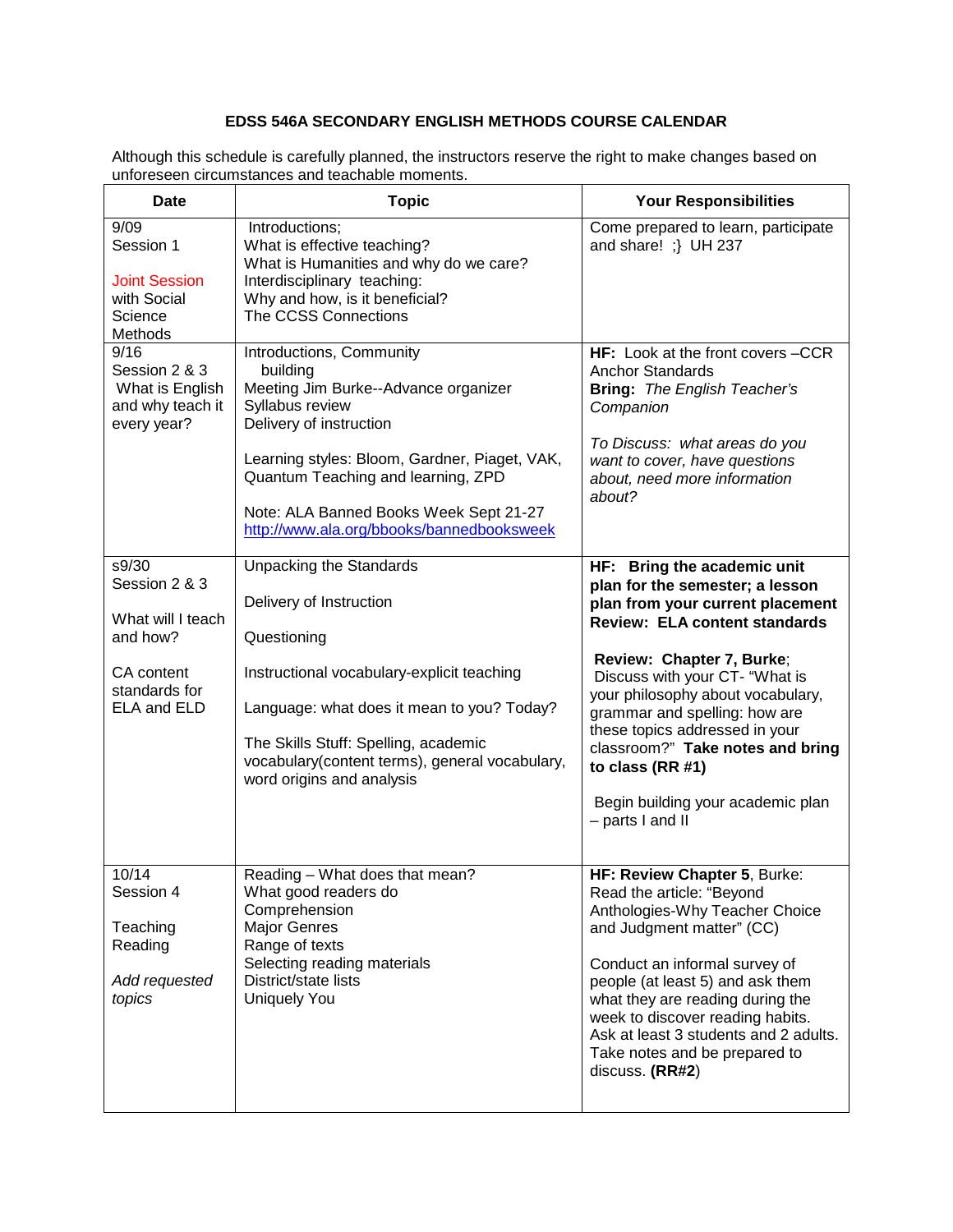| <b>Date</b>                                                 | <b>Topic</b>                                                                                                                        | <b>Your Responsibilities</b>                                                                                                                                                                                                                                                                                                                                                                                                                                                                                                                                                                                                                                                                                                                                                                                                                                                                                                                        |
|-------------------------------------------------------------|-------------------------------------------------------------------------------------------------------------------------------------|-----------------------------------------------------------------------------------------------------------------------------------------------------------------------------------------------------------------------------------------------------------------------------------------------------------------------------------------------------------------------------------------------------------------------------------------------------------------------------------------------------------------------------------------------------------------------------------------------------------------------------------------------------------------------------------------------------------------------------------------------------------------------------------------------------------------------------------------------------------------------------------------------------------------------------------------------------|
| 10/28<br>Session 5<br><b>Joint Session:</b><br>What are the | Document Based Questioning (DBQ):<br>strategies for both content areas<br>Depth of Knowledge (DOK): using the wheel<br>for planning | HF: Review the CCSS for ELA<br>and History Social Science<br>Review Bloom's Taxonomy<br>Review Chapter 8, Burke                                                                                                                                                                                                                                                                                                                                                                                                                                                                                                                                                                                                                                                                                                                                                                                                                                     |
| Big Ideas<br>Comprehension                                  | <b>Text Complexity</b>                                                                                                              |                                                                                                                                                                                                                                                                                                                                                                                                                                                                                                                                                                                                                                                                                                                                                                                                                                                                                                                                                     |
| and<br>Primary                                              | Performance Assessment                                                                                                              |                                                                                                                                                                                                                                                                                                                                                                                                                                                                                                                                                                                                                                                                                                                                                                                                                                                                                                                                                     |
| documents                                                   | Reading in the 'real world'<br>What is happening in classrooms today?<br>How is the CCSS structured?                                | HF: Skim Chapter 5, Burke;<br>Think about: How does your CT<br>organize the teaching of reading?<br>1. Do they teach by<br>genre?<br>Chronologically<br>(connecting with<br>social studies<br>timelines? Certain<br>segments of<br>literary history?)<br>2. What materials are<br>district required?<br>(Bring a District<br>Scope and<br>Sequence if<br>available), what<br>novels are taught<br>at your grade<br>level?<br>3. What novels will<br>you teach? Are<br>they using/infusing<br>new fiction with<br>classics?<br>4. Is there a poetry<br>unit? Drama?<br>5. Are the reading<br>assignments<br>connected to<br>writing<br>assignments?<br>How?<br>Take notes, be prepared to discuss<br>on 11/18 (RR 3#).<br>Select one of the elements (1-10)<br>from the CCSS for ELA (beginning<br>on page $47 - 55$ ) for Reading<br>Standards for Literature and one<br>element $(1 - 10)$ Reading Standards<br>for Informational text. Follow the |
|                                                             |                                                                                                                                     | sequence from grade 6 through<br>grade 12. What do you notice?                                                                                                                                                                                                                                                                                                                                                                                                                                                                                                                                                                                                                                                                                                                                                                                                                                                                                      |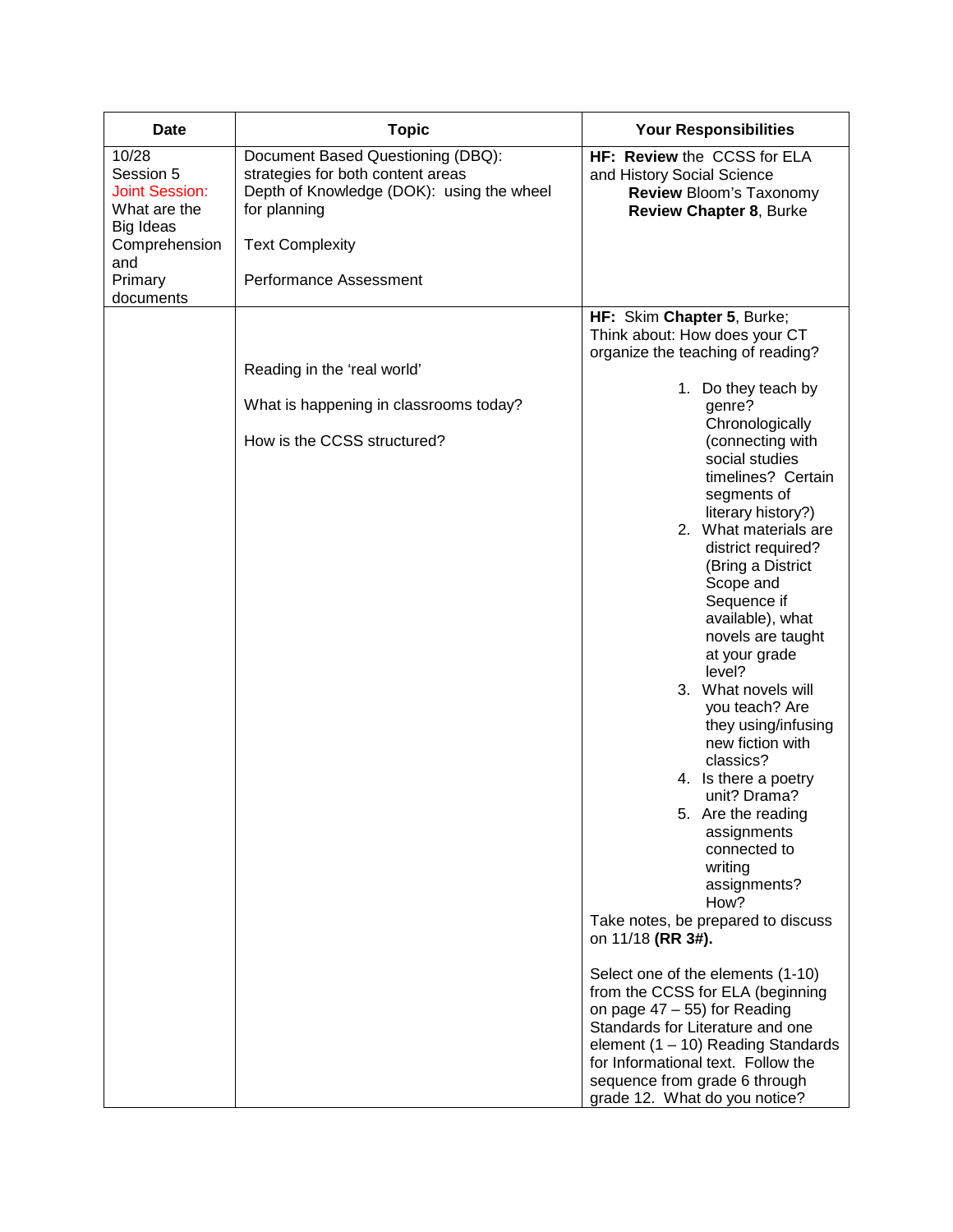| Date                                                                                               | <b>Topic</b>                                                                                                                                           | <b>Your Responsibilities</b>                                                                                                                                                                                                                                                                                                                                             |
|----------------------------------------------------------------------------------------------------|--------------------------------------------------------------------------------------------------------------------------------------------------------|--------------------------------------------------------------------------------------------------------------------------------------------------------------------------------------------------------------------------------------------------------------------------------------------------------------------------------------------------------------------------|
|                                                                                                    |                                                                                                                                                        | How are the grade level<br>expectations connected? What<br>impact does this have on you, the<br>teacher? Write a short reflection<br>about what you learned to discuss<br>and turn in 11/18 (RR #3).<br>Make a rough draft plan for<br>'Uniquely You'<br>Work on your Semester Curriculum<br><b>Calendar Assignment</b><br>Work on your English Learner<br>lesson design |
| 11/18                                                                                              | <b>Reading Strategies</b>                                                                                                                              | HF: Read Sign-on San Diego                                                                                                                                                                                                                                                                                                                                               |
| Session 7                                                                                          | Reciprocal reading, read alouds, pair reading,                                                                                                         | Article: Literary Classic Shelved for                                                                                                                                                                                                                                                                                                                                    |
| Teaching                                                                                           | literature circles, graphic organizers                                                                                                                 | Writing (see Cougar Course)                                                                                                                                                                                                                                                                                                                                              |
| Reading                                                                                            | Teaching: Novels, poetry, drama                                                                                                                        | <b>Present Uniquely You</b>                                                                                                                                                                                                                                                                                                                                              |
| Language<br>Revisited                                                                              | Independent Reading/Readers<br><b>Getting Started:</b><br>Daily routines<br>Planning and pacing for your school's schedule<br><b>Rubrics</b>           |                                                                                                                                                                                                                                                                                                                                                                          |
| 12/2                                                                                               |                                                                                                                                                        | HF: Review the new ELD standards                                                                                                                                                                                                                                                                                                                                         |
| Session 8<br><b>Joint Session</b><br>Interdisciplinary<br>humanities<br>Lesson using<br><b>DOK</b> | In groups write 2-3 interdisciplinary humanities<br>lesson plans using the DOK wheel to reflect all<br>4 levels and the use of differentiation for ELs | <b>Due: Semester Curriculum</b><br><b>Calendar/overview, Unit</b><br>Calendar/overview                                                                                                                                                                                                                                                                                   |
| 12/9<br>Session 9                                                                                  | Final Gathering- course evaluations<br>Voices from the field-how is it going?<br>Collaborative problem solving                                         | HF: none<br><b>Due: Teaching English Learners</b><br>in Clinical Practice I: Lesson<br>Design, Implementation and<br><b>Reflection</b>                                                                                                                                                                                                                                   |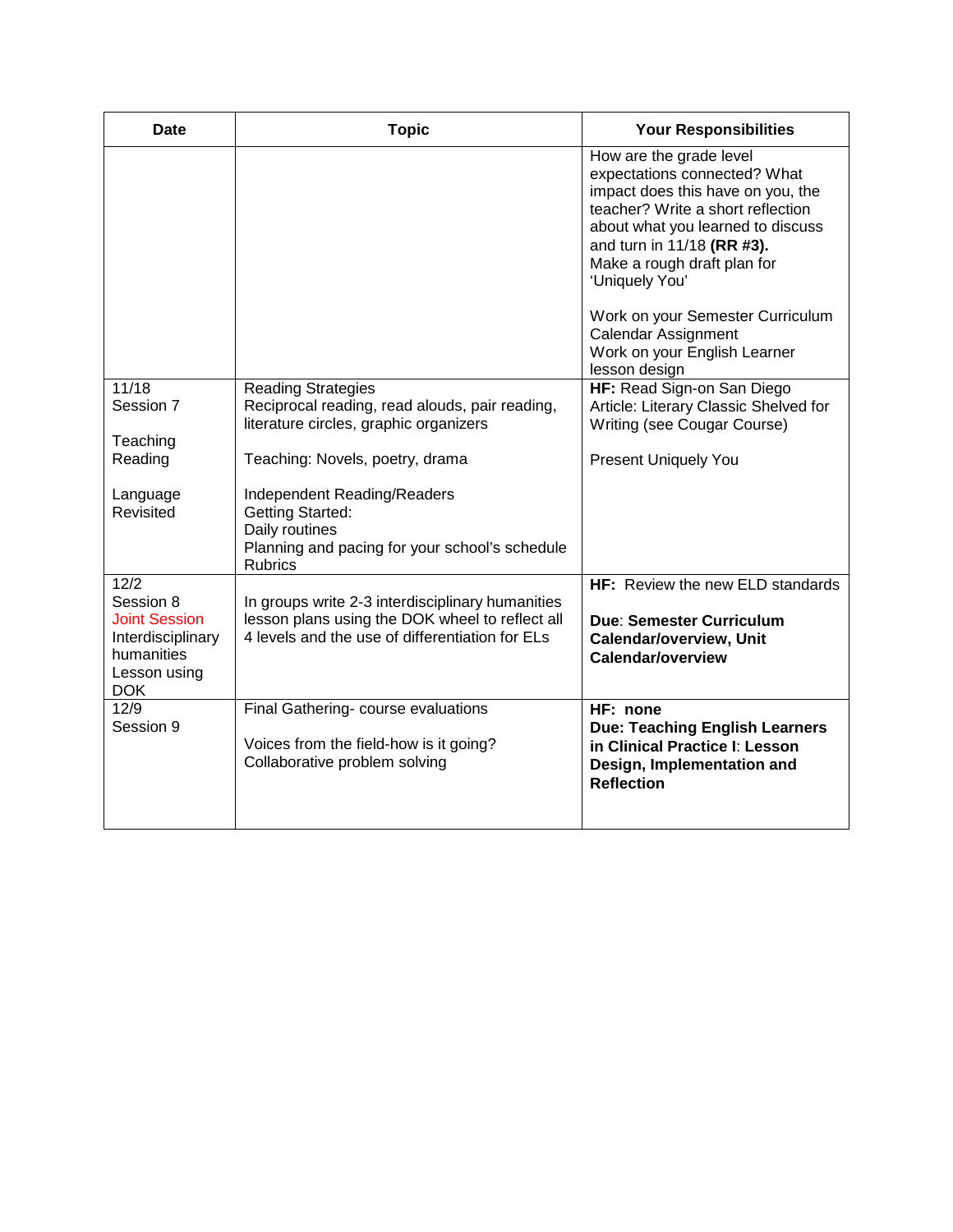

333 South Twin Oaks Valley Road San Marcos, California 92096-0001 Tel: 760.750.4300 Fax: 760.750.3160 www.csusm.edu/education

# **ASSIGNMENT SHEET EDSS 546 English**

<span id="page-11-0"></span>

|                                                                                                                                                                                                                                       | Candidate Name:<br>E-Mail:<br>School Site:<br><b>Clinical Practice</b><br>Class: |  |                                                                                                                                                                                                       |  | <u> 1989 - John Stein, september 1989 - John Stein, september 1989 - John Stein, september 1989 - John Stein, sep</u> |  |  |         |  |
|---------------------------------------------------------------------------------------------------------------------------------------------------------------------------------------------------------------------------------------|----------------------------------------------------------------------------------|--|-------------------------------------------------------------------------------------------------------------------------------------------------------------------------------------------------------|--|-----------------------------------------------------------------------------------------------------------------------|--|--|---------|--|
| 12/2)                                                                                                                                                                                                                                 |                                                                                  |  | Research Responses and notes (150 points possible)<br>RR #1 (9/30)______RR #2 (10/4)_______RR #3a________RR#3b<br>Semester Curriculum Calendar/overview, Unit Calendar/overview (300 points possible- |  |                                                                                                                       |  |  | (11/18) |  |
| Part I(150)________ Part II(150)_______<br>Teaching English Learners in CP I: Lesson Design, Implementation and Reflection (300<br>points $-12/9$ )<br>Thoughtful and active participation including group work and assignments (250) |                                                                                  |  |                                                                                                                                                                                                       |  |                                                                                                                       |  |  |         |  |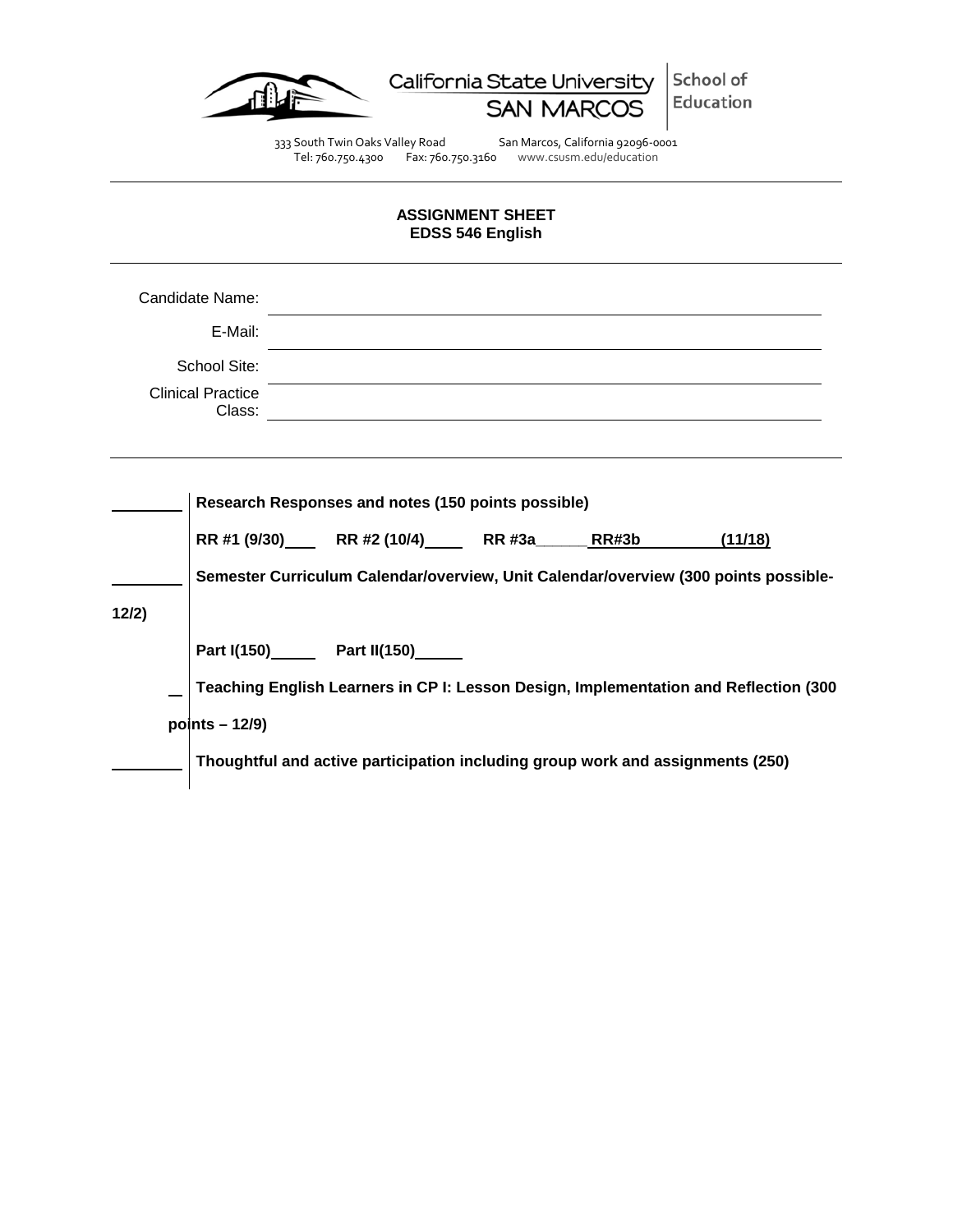

Tel: 760.750.4300 Fax: 760.750.3160 www.csusm.edu/education

333 South Twin Oaks Valley Road San Marcos, California 92096-0001

# **TEACHING ENGLISH LEARNERS IN CLINICAL PRACTICE 1 Lesson Design, Implementation, and Reflection**

<span id="page-12-0"></span>In this assignment, you will design a content lesson that is based on a Common core standard and CA Content standard and is differentiated for English Learners so as to ensure that your English Learner students have access to the core curriculum. You will also need to include an ELD standard in your lesson plan. You will implement the lesson and reflect upon your teaching. It is not a requirement, but I would suggest that you ask your cooperating teacher to observe you teaching this lesson and use the guide questions in the analysis and reflection to help you reflect on this lesson.

The following information should be included in your write-up.

Design the Lesson

- Information about your whole class, including linguistic background, content and academic language abilities, cultural considerations, and interests. You will likely have some of this information from your class profile.
- Physical, social, and emotional factors that influence the instruction of adolescents and how you use this knowledge to inform your teaching, especially in this particular class.
- Briefly describe the lesson, including content standards, an ELD standard, where the lesson fits into a unit or sequence of instruction, formative and summative assessment. (attach the actual lesson plan as an appendix).
- Describe the adaptations you have made to the lesson to ensure that your English Learners, at their particular levels, can access the curriculum, build academic language skills, and reach the learning goals you have identified for this lesson.
- Describe the assessment based on the content and ELD standards stated

Analyze the lesson after teaching

- Overall, what worked, what did not work, what would you modify the next time you teach the lesson?
- To what extent did the whole class achieve the learning goals?
- Overall, how well did the lesson connect with student backgrounds and interests?
- What will you do for students who did not achieve the learning goals?
- With regard to your English Learners, how well did the lesson work? not work?
- To what extent did the student achieve the content learning goals and the development of English?

Reflect on the lesson

- Given your analysis of this lesson and the student learning, how will you use this information to guide your planning for future lessons?
- What have you learned about the need for making adaptions for English Learners as you plan for differentiated instruction? Cite specific information about the students, your plan for instruction, and the analysis of the lesson to explain your answer.
- What are your professional development goals for continued progress and learning with regard to planning and differentiating instruction for English Learners?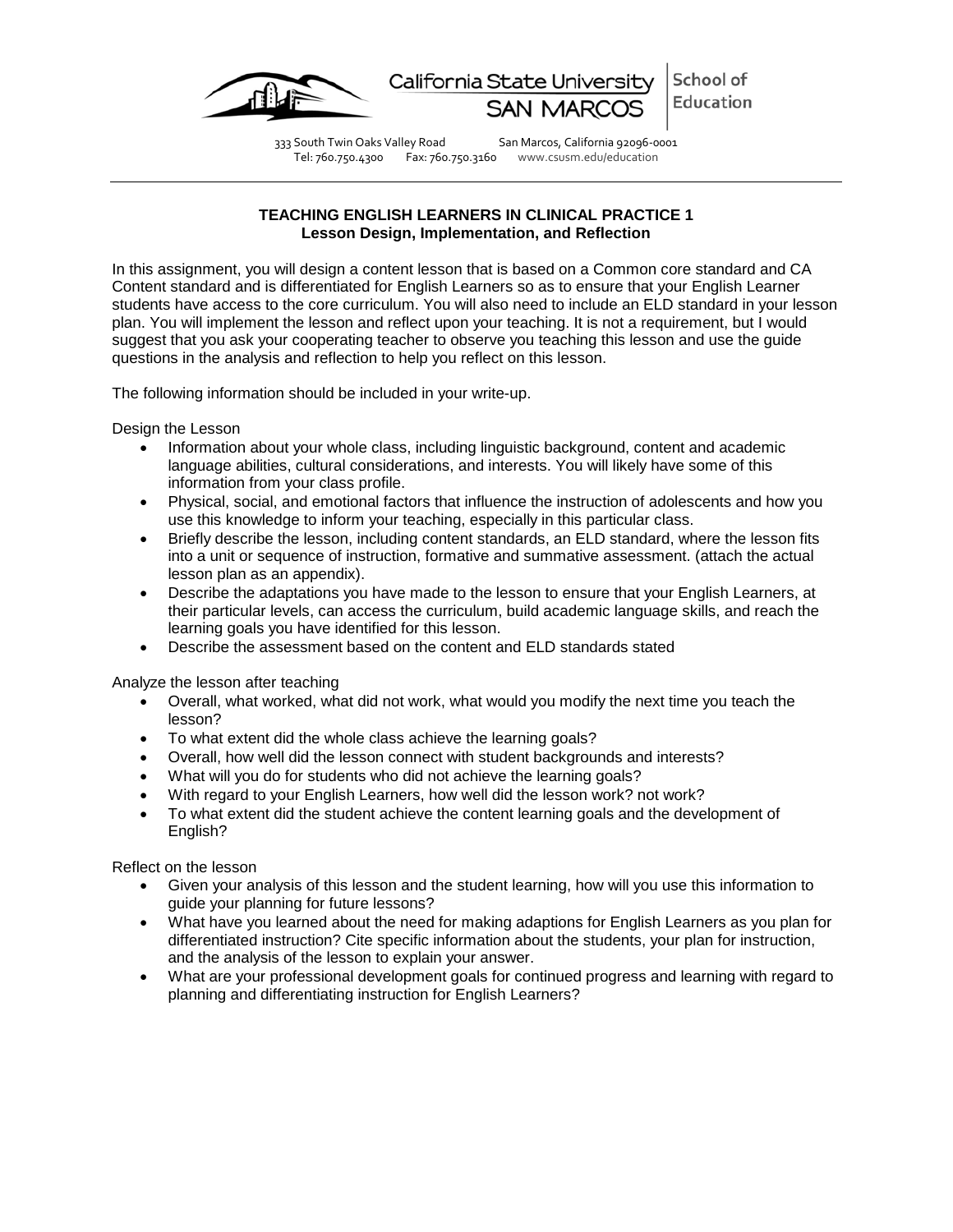

California State University School of Education **SAN MARCOS** 

333 South Twin Oaks Valley Road San Marcos, California 92096-0001 Tel: 760.750.4300 Fax: 760.750.3160 www.csusm.edu/education

# **RUBRIC Teaching English Learners: Lesson Design, Implementation, and Reflection**

<span id="page-13-0"></span>

| Name                                                                                                                                                                                                                                                                         | Reviewer                                                                                      |                                                                                |                                                                     |
|------------------------------------------------------------------------------------------------------------------------------------------------------------------------------------------------------------------------------------------------------------------------------|-----------------------------------------------------------------------------------------------|--------------------------------------------------------------------------------|---------------------------------------------------------------------|
| All assignment criteria and guide questions should be addressed.                                                                                                                                                                                                             |                                                                                               |                                                                                |                                                                     |
| <b>Criteria</b>                                                                                                                                                                                                                                                              | Appropriate,<br>relevant,<br>accurate,<br>clear,<br>connected<br>across the<br>reflection (3) | Minimal,<br>limited,<br>inconsistent,<br>ambiguous,<br>weakly<br>connected (2) | Inappropriate,<br>irrelevant,<br>missing,<br>unconnected<br>$(0-1)$ |
| Information about your whole class, including linguistic<br>background, content and academic language abilities,<br>cultural considerations, and interests.                                                                                                                  |                                                                                               |                                                                                |                                                                     |
| Physical, social, and emotional factors that influence<br>the instruction of adolescents and how you use this<br>knowledge to inform your teaching, especially in this<br>particular class.                                                                                  |                                                                                               |                                                                                |                                                                     |
| Description of the lesson, including content standards,<br>an ELD standard, where the lesson fits into a unit or<br>sequence of instruction, formative and summative<br>assessment.                                                                                          |                                                                                               |                                                                                |                                                                     |
| Description of the assessment based on the content<br>and ELD standards stated.                                                                                                                                                                                              |                                                                                               |                                                                                |                                                                     |
| Analysis includes what worked, what did not work, and<br>modifications you would make the next time you teach<br>the lesson.                                                                                                                                                 |                                                                                               |                                                                                |                                                                     |
| Analysis includes the extent to which the whole class<br>achieved the learning goals.                                                                                                                                                                                        |                                                                                               |                                                                                |                                                                     |
| Analysis includes information regarding how the lesson<br>connected with student backgrounds and interests.                                                                                                                                                                  |                                                                                               |                                                                                |                                                                     |
| Analysis includes what you will do for students who did<br>not achieve the learning goals.                                                                                                                                                                                   |                                                                                               |                                                                                |                                                                     |
| Analysis includes the extent to which the lesson worked<br>for your English Learners.                                                                                                                                                                                        |                                                                                               |                                                                                |                                                                     |
| Analysis includes the extent to which your target<br>English Learner achieved the content learning goals<br>and progressed in the development of English.                                                                                                                    |                                                                                               |                                                                                |                                                                     |
| Reflection includes how you will use the information<br>from this analysis to guide your planning for future<br>lessons.                                                                                                                                                     |                                                                                               |                                                                                |                                                                     |
| Reflection includes what you have learned about the<br>need for making adaptions for English Learners as you<br>plan for differentiated instruction. Specific information<br>about the students, plan for instruction, and analysis<br>are cited as evidence and to explain. |                                                                                               |                                                                                |                                                                     |
| Professional development goals for continued progress<br>and learning with regard to planning and differentiating<br>instruction for English Learners are included.                                                                                                          |                                                                                               |                                                                                |                                                                     |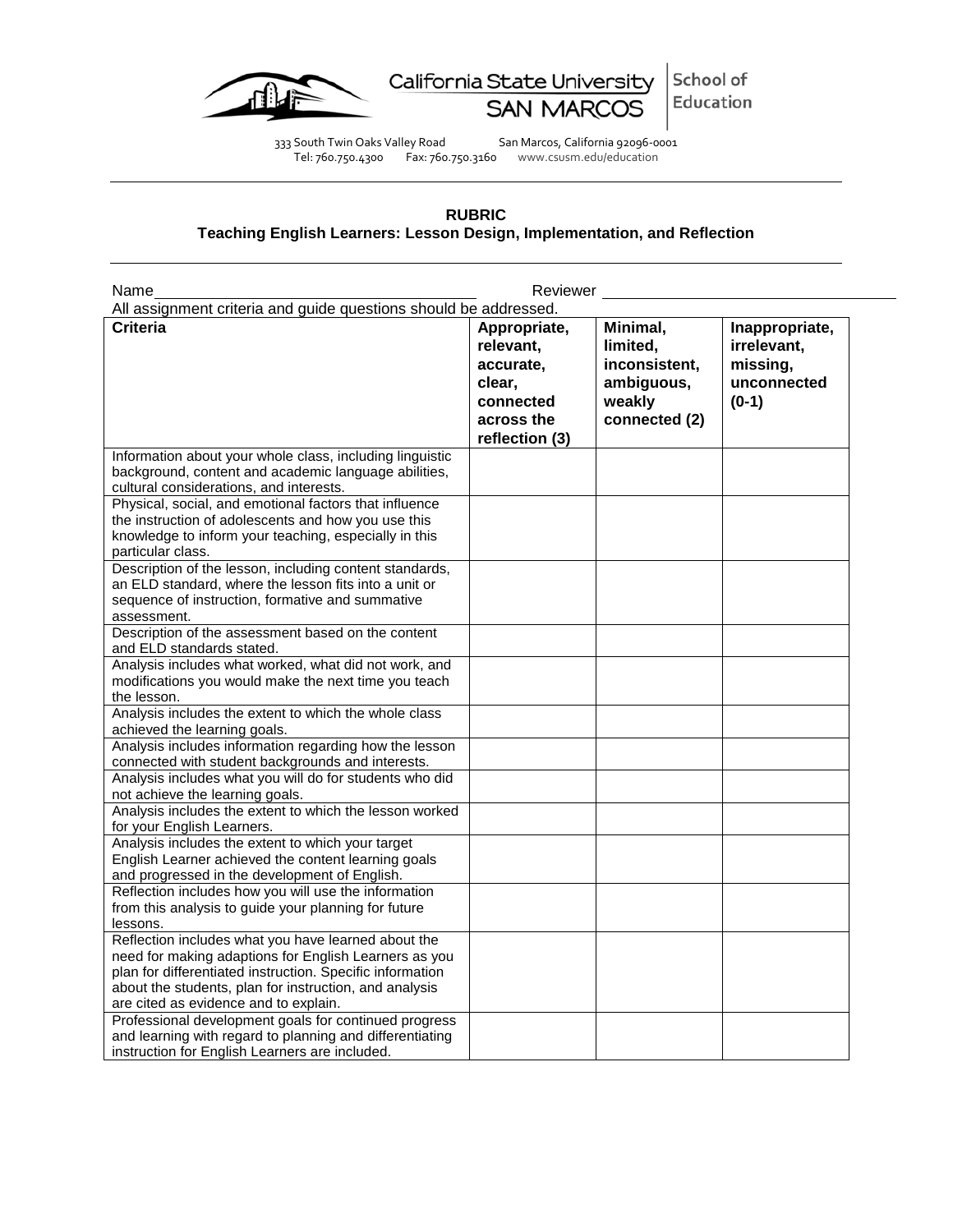# **MESSAGES FOR SUCCESSFUL TEACHING**

This is a rigorous program and profession and you are fortunate to be here. Take pride in being part of the program you chose and realize that you represent CSUSM and the teaching profession at all times.

# **ATTITUDE IS EVERYTHING! Guiding principles:**

### **1. All Students Can Learn.**

Teachers are responsible for the learning outcomes of every child. Tell your students you believe in them.

# **2. Relationships are the Key to Success. Reputation is Everything. Perception is Reality. This is a Year- Long Interview.**

Be a good colleague. Everyone you encounter may be your unofficial letters of recommendation. Social and Cooperative Skills are needed with students, colleagues, administrators, families and the community. The education community is very small. You never know who knows whom, or who can help you get your ideal teaching position. Candidates who do not understand this early-on may encounter barriers to getting hired. What you do EVERY day matters!

# **3. It's Not About You, It is All About Your Students.**

Learn who your students are, what they value, how they learn and how they feel validated and motivated to learn. Differentiate content, process and product based on each student's readiness learning profile and interests. Be respectful.

# **4. Ensure Social Justice and Equity.**

Teaching is a political act. Effective teachers are change agents. Supporting the status quo is supporting failure. Remember, you cannot change systems with the same practices and processes that were used to create them.

#### **5. Listen and Learn.**

Pay attention to classroom and workplace discussion protocols. Listen and learn the culture of your school and the community context. Be respectful to your Cooperating Teacher, On-site Liaison and University Supervisor - they are your on-site support team!! Benefit from their expertise and experience. Learn the culture and the politics and develop a positive reputation to position yourself to transform education. At school meetings find ways to confirm and support, not challenge.

# **THE DAY TO DAY**……

#### **6. If You Fail to Plan, You Plan to Fail. Be Prepared. Be Reflective.**

You are expected to have a lesson plan for each and every day you teach. Evidence of learning should be monitored continuously and in a variety of ways. Reflect on what worked and what didn't work every period.

#### **7. Engaging Lessons/Activities and Your Positive Attitude Are The Best Management Approach. (refer to #1)**

"Idle hands are the devil's tools" (Chaucer's 'Tale of Melibee', c. 1386). If idleness is the root of mischief, then educators need to make sure they design engaging activities that take into account students' readiness levels, learning profiles and interests. If a lesson challenges students then they will not find ways to challenge you.

# **8. Do The Work. Step it Up. Try. Actions and Non-Actions Speak. Be Present.**

You have to do the work. Push yourself to do your best. Be mindful of your actions, because they speak more than your words. Colleagues and students will judge you on what you do and do not do. A lack of action may reflect poorly on your effectiveness. Colleagues and students will look for evidence of your effectiveness. A lack of evidence can be perceived as failure. If you observe a problem and do not act, you are sending the message that that action is approved.

# **AND FINALLY…..**